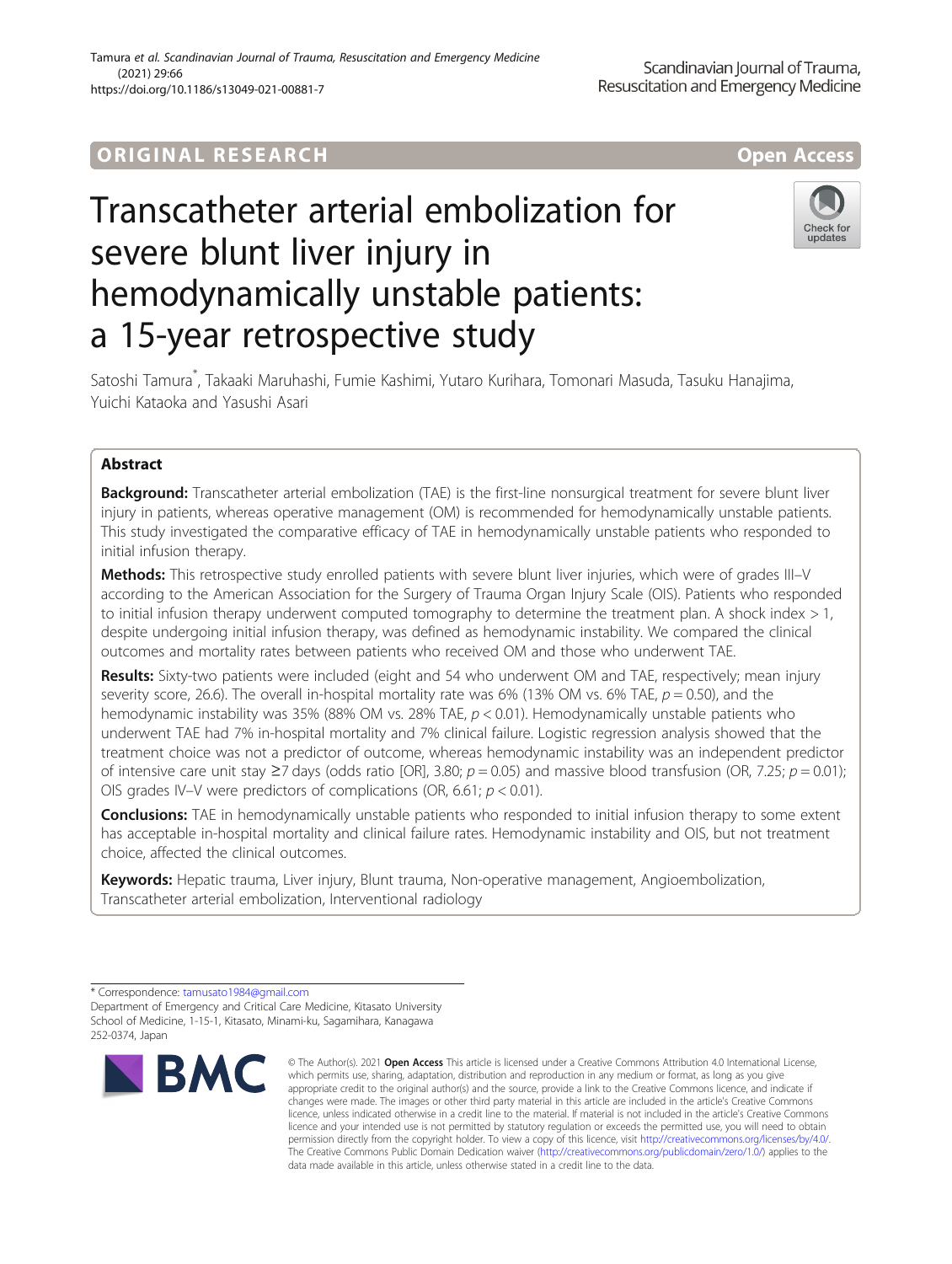# Background

Nonoperative management (NOM) of blunt liver injury through transcatheter arterial embolization (TAE) is reportedly associated with a success rate of 80–97% when used with advanced techniques in interventional radiology (IR) [[1\]](#page-7-0). In addition, guidelines recommend TAE as the first-line therapy in hemodynamically stable patients with blunt liver injury [\[2](#page-7-0)]. However, there are recommendations (Level of Evidence I) for laparotomy in patients who are hemodynamically unstable, and NOM should not be selected for the management of patients with hemodynamic instability [[3\]](#page-7-0). A small case series reported that TAE could be useful for hemodynamically unstable patients in facilities that could have quick and accurate application of the procedure  $[4]$  $[4]$ ; however, to date, there are no comparative studies of TAE and operative management (OM) in hemodynamically unstable patients with liver injury.

Our institution has an IR-equipped emergency department, which facilitates a quick TAE; therefore, we attempted to perform TAE even in hemodynamically unstable patients with liver injury. This retrospective study covering a 15-year study period was conducted to determine whether TAE for severe blunt liver injury is associated with poorer prognosis in hemodynamically unstable patients. Moreover, we comparatively evaluated the differences in prognosis between TAE and OM.

# **Methods**

## Study design and methodology

This retrospective observational study reviewed the data of all patients with severe blunt liver injury (American Association for the Surgery of Trauma [AAST] grades III–V) who were treated at the Kitasato University Hospital Emergency and Critical Care Center between 2005 and 2019. We excluded patients with cardiac arrest on arrival. Regardless of age, all patients who received OM or TAE as initial treatment were included in this study. The OM and TAE groups included patients who underwent laparotomy for hemostasis and embolization for the treatment of severe blunt liver injury, respectively.

Our facility was the only regional trauma center serving a population of more than 1 million people, and our IR physicians were full-time staff at this center. Therefore, a 24-h IR facility was available at the study center.

#### Clinical management and procedures

All trauma patients received initial infusion therapy that consisted of a rapid 1–2-L infusion of crystalloid, albumin, and a blood transfusion. Patients in shock without elevated blood pressure received OM and underwent damage control surgery. When the clinical condition of the patient responded to initial infusion therapy, the patient underwent computed tomography (CT). When an intestinal injury was detected, the patient was transferred to the operating room (Op room) for OM. In patients with an extravascular leak of contrast on CT, TAE was performed in the IR room. A shock index  $>1$ , despite undergoing initial infusion therapy, was defined as hemodynamic instability. The shock index was defined by the ratio of the heart rate to the systolic blood pressure (SBP).

For embolization, the celiac artery was selected and accessed using a 5-Fr shepherd hook-type catheter (Hanaco Disposable Torque Catheter, Hanaco Medical Co., Saitama, Japan) or a 5-Fr cobra-type catheter (Torcon NB Advantage Catheter, Cook Japan, Tokyo, Japan). In pediatric patients, we used 4-Fr catheters. The hemostasis site was selected using a microcatheter, and a TAE was performed. In principle, we performed selective embolization; however, embolization from the right and left hepatic arteries or a more proximal site was acceptable when the patient was hemodynamically unstable. The embolic agents included gelatin sponge (through a pumping method) and coils or N-butyl cyanoacrylate, if there was an arterioportal shunt or coagulopathy, although the choice of the embolization material was determined at the IR physician's discretion.

#### Data collection

From electronic and paper medical records, we collected data on age, sex, mechanism of injury, vital signs at the time of visit, base excess, fibrinogen, Injury Severity Score (ISS), Trauma and Injury Severity Score (TRISS), time from arrival to CT, time from arrival to admission into Op room/IR room, and operation/TAE time. The AAST classification [[5\]](#page-7-0) was used to grade patients based on intraoperative findings or retrospective examination of CT images. The following outcomes were compared between the two study groups: in-hospital mortality, number of units of blood transfusion within 24 h of admission, massive transfusions ( $\geq 10$  units of red blood cells), length of intensive care unit (ICU) stay, hospitalization duration, complications, and clinical failure. Clinical failure was defined as patient death because of hemorrhage within 24 h of undergoing OM (OM group) and switching from TAE to OM (TAE group) owing to hemostatic challenges. Complications included biloma, hepatic ischemia, pseudoaneurysm, gallbladder necrosis, arterioportal shunt, and rebleeding, detected on CT at 1 week after admission. Patients were discharged or transferred to the other hospital when their condition was stabilized, and the follow-up period was defined as the duration of their stay in our hospital.

# Statistical analysis

Statistical analyses were conducted using JMP® (SAS Institute Inc., Cary, NC, USA), utilizing Student's t-test,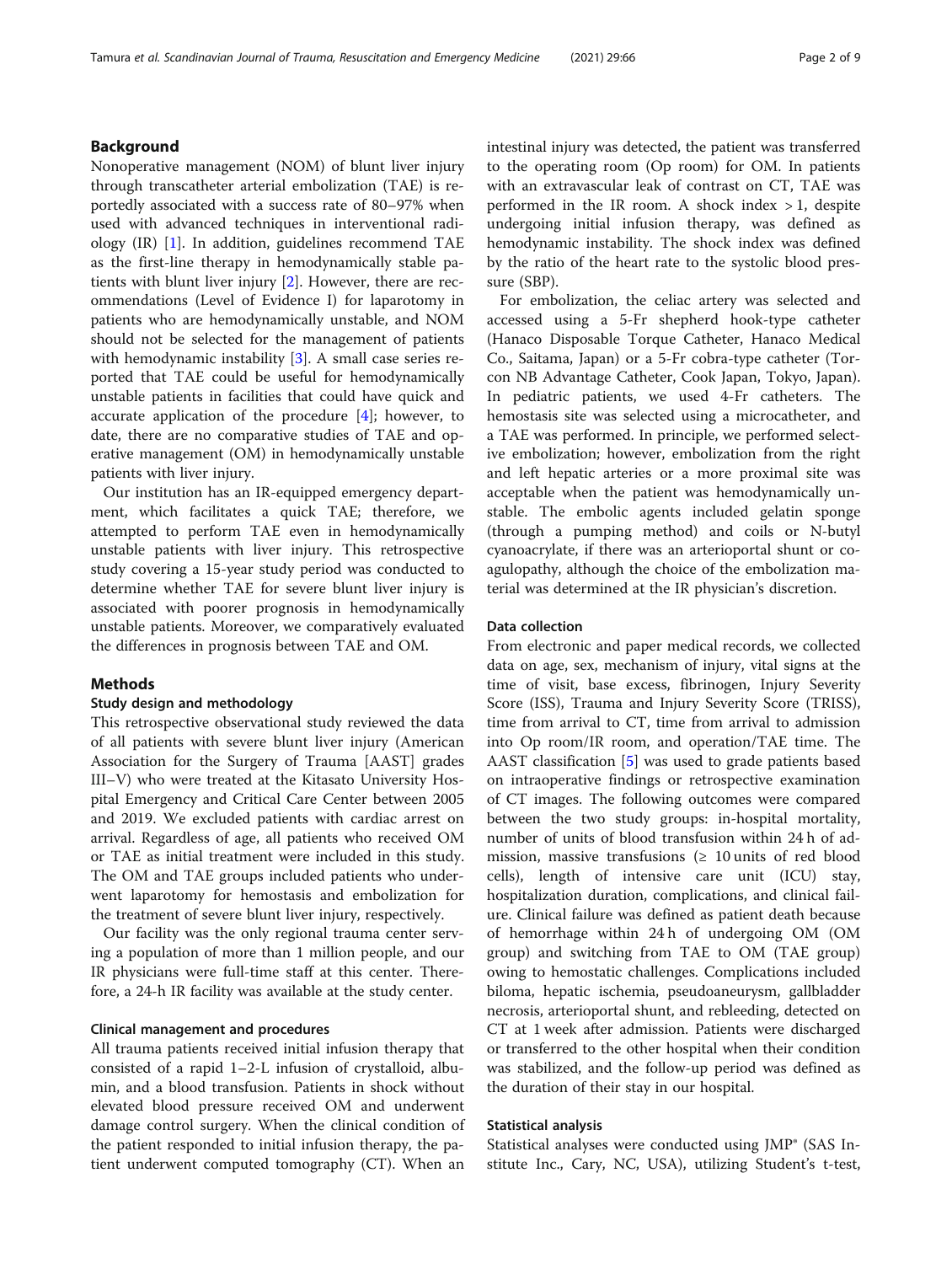the chi-square test, and the Wilcoxon rank sum test for comparisons between the OM and TAE groups and between the stable TAE and unstable TAE groups. Values of  $p \leq 0.05$  indicated statistical significance. Pairwise deletion was performed when cases with missing data were used. Logistic regression analysis was conducted concerning the outcome and incorporated variables with  $p < 0.10$  and treatment choice as the variables on univariate analysis. Multivariate analysis was performed after organizing the cointegrated variables. The odds ratios (ORs) for each explanatory variable were calculated.

## Results

During the study period, 92 cases of severe blunt liver injury (AAST grade  $\geq$  III) were admitted, of which 30 chose NOM without TAE for initial treatment; therefore, 62 cases (eight and 54 who underwent OM and TAE, respectively) were included in the analysis dataset. Four OM cases were treated with damage control surgery without undergoing CT because of no response to the initial infusion therapy (Fig. 1). The median age in this study population was 29.5 (interquartile range [IQR] 20– 54) years. The mechanisms of injury were traffic accidents ( $n = 50$ , 81%), falls ( $n = 9$ , 14%), and compression trauma ( $n = 3$ , 5%); in this study population, the AAST grades were III ( $n = 36, 58\%$ ), IV ( $n = 21, 34\%$ ), and V  $(n = 5, 8\%)$ . The mean ISS was  $26.6 \pm 13.5$ . There were four (6%) deaths on admission, two (3%) clinical failures, 18 (29%) massive transfusions, and 34 (55%) complications in total. The median ICU stay of patients in this study population was 5.5 (IQR 3–12) days.

The comparison of the OM and TAE groups showed significant differences in the mechanism of injury ( $p =$ 0.02), blood pressure on arrival (OM 98.3 vs. TAE 125.9 mmHg,  $p = 0.01$ ), Glasgow Coma Scale (GCS) score on arrival (OM 9.5 vs. TAE 15,  $p = 0.04$ ), base excess (OM − 7.8 vs. TAE − 2.6, p < 0.01), ISS (OM 37.5 vs. TAE 24.9, p = 0.01), TRISS (OM 0.78 vs. TAE 0.96,  $p = 0.05$ ), time from arrival to OM/TAE (OM 120.0 vs. TAE 76.1 min,  $p = 0.02$ ), time for OM or TAE (OM 146.5 vs. TAE 29.4 min,  $p < 0.01$ ), and hemodynamic instability (OM 88% vs. TAE 28%, p < 0.01) (Table [1\)](#page-3-0). Outcomes had significant differences in ICU stay duration (OM 20.5 vs. TAE 5 days,  $p = 0.01$ ) and massive transfusion (OM 75%) vs. TAE 22%,  $p < 0.01$ ). Clinical failures included one case each in the OM (death because of hemorrhage) and TAE (hypotension during IR that revealed portal vein injury, with good postoperative outcome) groups. Deaths in the TAE group were caused by cancer, cerebral infarction, and sepsis.

In the TAE group, we further compared the subgroups of patients who were unstable and stable and found sig-nificant differences (Table [2\)](#page-4-0) in the AAST grade ( $p =$ 0.05), admission blood pressure (stable 133.0 vs. unstable 107.3 mmHg,  $p < 0.01$ ), base excess (stable - 1.6 vs. unstable − 4.9, p < 0.01), ISS (stable 21.5 vs. unstable 33.9,  $p < 0.01$ ), and TRISS (stable 0.98 vs. unstable 0.91,  $p = 0.02$ ). Outcomes had significant differences in length of ICU stay (stable 4 days vs. unstable 8 days,  $p < 0.01$ ) and massive transfusion (stable 10% vs. unstable 53%,  $p < 0.01$ ).

On univariate analyses of outcomes, the GCS score (OR, 0.65;  $p < 0.01$ ) and age (OR, 1.05; p = 0.05) were significant factors for in-hospital mortality (Table [3\)](#page-5-0). However, multivariate analysis with GCS score, age, and TAE as objective variables showed that the GCS score (OR, 0.48;  $p < 0.01$ ) and age (OR, 1.08;  $p = 0.04$ ) were significant factors accounting for multicollinearity (Table [4\)](#page-6-0).

As observed on univariate analysis, the GCS score (OR, 0.83; p = 0.04), base excess (OR, 0.83; p = 0.04), ISS (OR, 1.08;  $p < 0.01$ ), hemodynamic instability (OR, 7.03;  $p <$ 0.01), and TAE (OR, 0.08;  $p < 0.01$ ) were significant factors for length of ICU stay > 7 days (Table [3](#page-5-0)); however, in multivariate analysis adjusted for multicollinearity, only

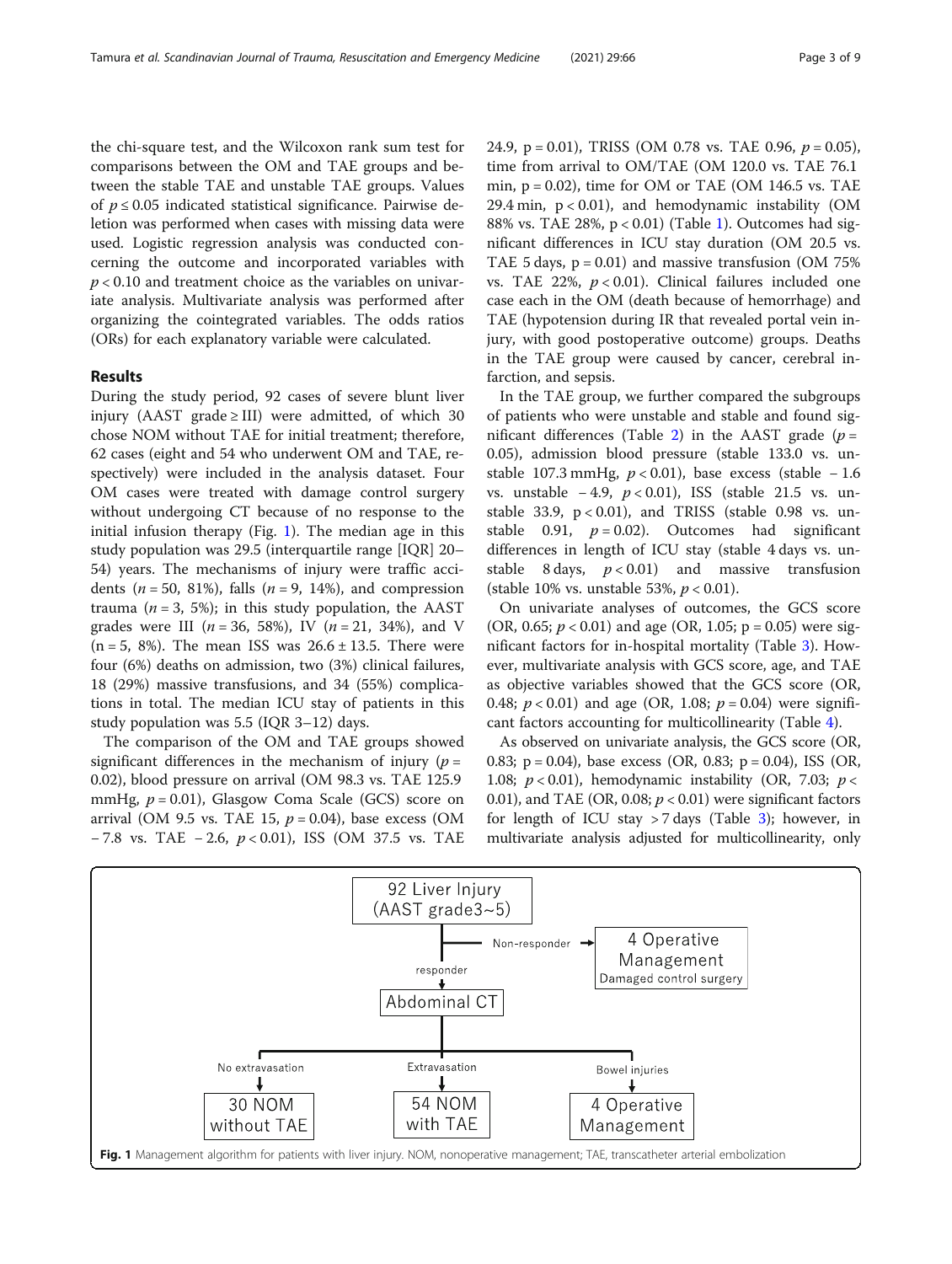|                                       | $OM(n = 8)$         | $TAE(n = 54)$       | P value | All $(n = 62)$      |
|---------------------------------------|---------------------|---------------------|---------|---------------------|
| Mean age (IQR)                        | $35(20-41)$         | 28.5 (20-55)        | 1.00    | 29.5 (20-54)        |
| Sex, (M/F)                            | 7/1                 | 42/12               | 0.51    | 49/13               |
| Mechanism, n(%)                       |                     |                     | 0.02    |                     |
| trafic accident                       | 4 (50%)             | 46 (85%)            |         | 50 (81%)            |
| fall                                  | 4 (50%)             | 5 (9%)              |         | 9(14%)              |
| compression                           | $0(0\%)$            | 3(6%)               |         | 3(5%)               |
| AAST grade of liber injury, n(%)      |                     |                     | 0.21    |                     |
| gradelll                              | 3 (38%)             | 33 (61%)            |         | 36 (58%)            |
| grade IV                              | 3 (38%)             | 18 (33%)            |         | 21 (34%)            |
| grade V                               | 2(25%)              | 3(6%)               |         | 5(8%)               |
| sBP on arrival (mean)                 | $98.3 \pm 30.2$     | $125.9 \pm 26.7$    | 0.01    | $122.7 \pm 28.2$    |
| sBP on IR/Op room (mean)              | $106.4 \pm 10.8$    | $134.8 \pm 3.9$     | 0.02    | $131.5 \pm 29.7$    |
| RR on arrival (meanl)                 | $27.5 \pm 4.4$      | $25.2 \pm 6.3$      | 0.33    | $25.5 \pm 6.1$      |
| GCS on arrival (median, IQR)          | $9.5(6-15)$         | $15(14-15)$         | 0.04    | $15(13-15)$         |
| Base Excess on arrical (mean)         | $-7.8 \pm 4.4$      | $-2.6 \pm 3.6$      | < 0.01  | $-3.1 \pm 4.0$      |
| Fibrinogen on arrival (mean)          | $215.3 \pm 105.1$   | $106.9 \pm 14.7$    | 0.47    | $241.1 \pm 106.3$   |
| ISS (mean)                            | $37.5 \pm 16.9$     | $24.9 \pm 12.3$     | 0.01    | $26.6 \pm 13.5$     |
| TRISS (median, IQR)                   | $0.78(0.21 - 0.97)$ | $0.96(0.86 - 0.99)$ | 0.05    | $0.95(0.85 - 0.98)$ |
| Time from Door to start OM/TAE        | $120.0 \pm 109.4$   | $76.1 \pm 34.9$     | 0.02    | $81.8 \pm 51.7$     |
| Time for OM/TAE                       | $146.5 \pm 73.9$    | $52.5 \pm 5.2$      | < 0.01  | $65.0 \pm 49.4$     |
| Hemodynamically unstable <sup>a</sup> | 7 (88%)             | 15 (28%)            | < 0.01  | 22 (35%)            |
| In-hospital mortality                 | 1(13%)              | 3(6%)               | 0.50    | 4(6%)               |
| Duration of ICU (median, IQR)         | $20.5(10-35)$       | $5(3-9)$            | 0.01    | $5.5(3-12)$         |
| Length of stay (median, IQR)          | $62(27-128)$        | $23(15-35)$         | 0.03    | 26.5 (16-43)        |
| Transfusion within first24h           |                     |                     |         |                     |
| Units RBC (median, IQR)               | $11(7-42)$          | $0(0-4.5)$          | < 0.01  | $0(0-10)$           |
| Units FFP (median, IQR)               | 24 (10.5-43)        | $0(0-10.5)$         | < 0.01  | $0(0-14)$           |
| Units Plt (median, IQR)               | $0(0-46)$           | $0(0-0)$            | 0.10    | $0(0-0)$            |
| Massive transfusion <sup>b</sup>      | 6 (75%)             | 12 (22%)            | < 0.01  | 18 (29%)            |
| Overall complication                  | $\overline{4}$      | 30                  | 0.45    | 34                  |
| Biloma                                | 1(13%)              | 12 (22%)            | 0.51    | 13 (21%)            |
| Hepatic ischemia                      | $0(0\%)$            | 7 (13%)             | 0.15    | 7 (11%)             |
| Psuedoaneurysm                        | $0(0\%)$            | 3(6%)               | 0.36    | 3 (5%)              |
| Gallbladder necrosis                  | 1 (13%)             | 1(2%)               | 0.19    | 2(3%)               |
| AP shunt                              | 1(13%)              | 5 (10%)             | 0.78    | 6 (10%              |
| Rebleeding                            | $0(0\%)$            | 1(2%)               | 0.60    | 1(2%)               |
| Clinical failure                      | 1(13%)              | 1(2%)               | 0.19    | 2(3%)               |

<span id="page-3-0"></span>Table 1 Comparison between the operative management and transcatheter arterial embolization group

<sup>a</sup>Hemodynamically unstable: A shock index > 1, despite initial infusion therapy, was defined as hemodynamic instability

b Massive transfusion: ≥ 10 units of red blood cells

hemodynamic instability (OR, 3.80;  $p = 0.05$ ) showed significant associations (Table [4\)](#page-6-0).

Concerning massive transfusion, the SBP on arrival (OR 0.97,  $p < 0.01$ ), GCS score (OR 0.79,  $p = 0.01$ ), base excess (OR 0.84,  $p = 0.02$ ), fibrinogen levels (OR, 0.99;  $p = 0.01$ ), ISS (OR, 1.18;  $p < 0.01$ ), hemodynamic instability (OR 15.8,  $p < 0.01$ ), and TAE (OR, 0.10;  $p <$ 0.01) were significant factors on univariate analysis (Table [3\)](#page-5-0). However, only hemodynamic instability (OR, 7.25;  $p = 0.01$ ) showed significant associations on multivariate analysis, accounting for multicollinearity (Table [4\)](#page-6-0). Only severe liver injury (grades IV and V; OR, 6.61;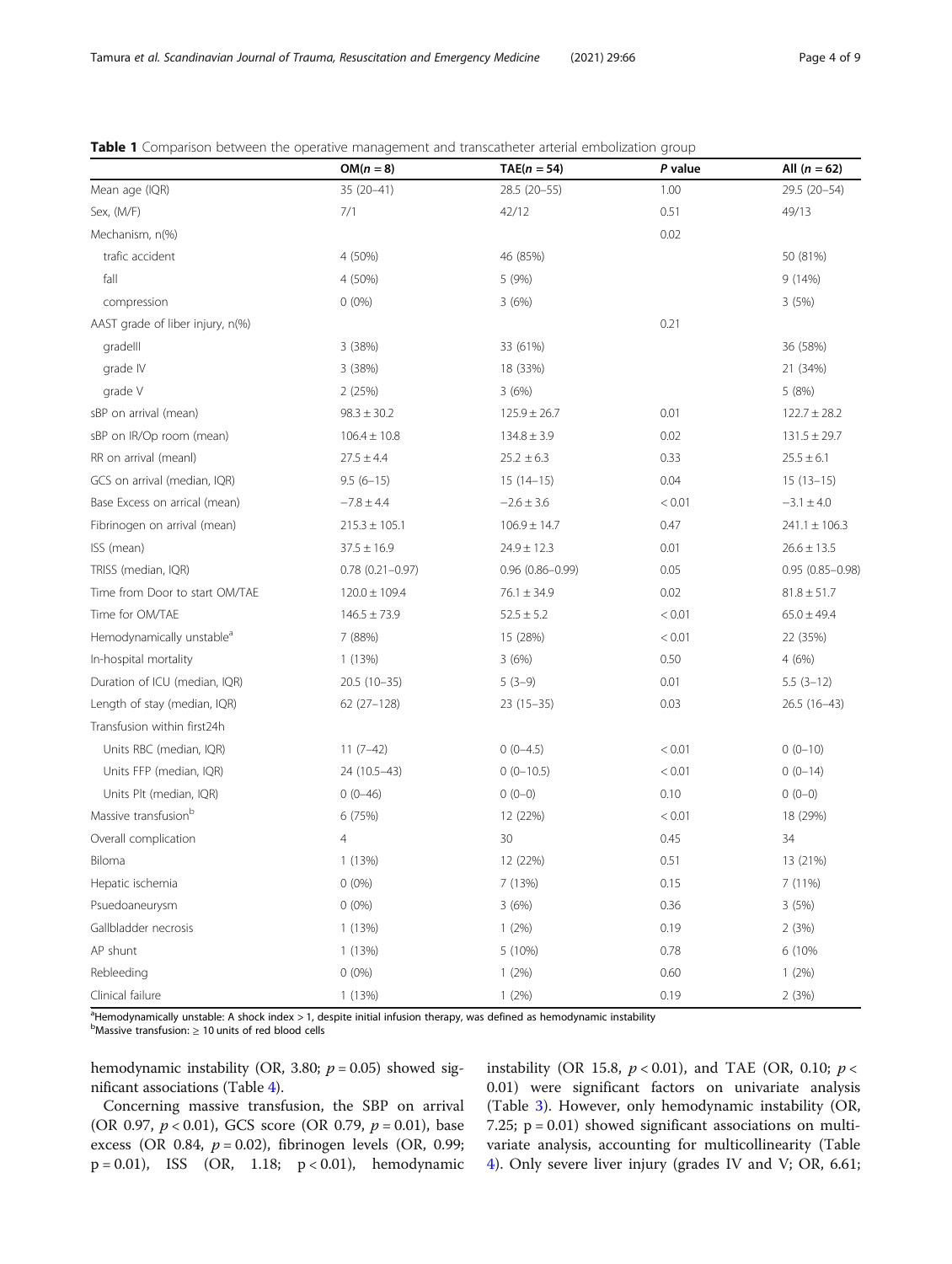|                                  | Stable $(n = 39)$  | Unstable <sup>a</sup> ( $n = 15$ ) | P value |
|----------------------------------|--------------------|------------------------------------|---------|
| Mean age (IQR)                   | 35 (20-56)         | $24(17-32)$                        | 0.08    |
| Sex, (M/F)                       | 30/9               | 12/3                               | 0.81    |
| Mechanism, n(%)                  |                    |                                    | 0.34    |
| trafic accident                  | 34 (87%)           | 12 (80%)                           |         |
| fall                             | 4 (10%)            | 1(7%)                              |         |
| compression                      | 1(3%)              | 2 (13%)                            |         |
| AAST grade of liber injury, n(%) |                    |                                    | 0.05    |
| gradelll                         | 27 (69%)           | 6 (40%)                            |         |
| grade IV                         | 11 (28%)           | 7 (47%)                            |         |
| grade V                          | 1(3%)              | 2 (13%)                            |         |
| sBP on arrival (mean)            | $133.0 \pm 3.9$    | $107.3 \pm 6.3$                    | < 0.01  |
| sBP on IR/Op room (mean)         | $143.6 \pm 4.0$    | $111.9 \pm 6.4$                    | < 0.01  |
| RR on arrival (meanl)            | $24.8 \pm 1.0$     | $26.4 \pm 1.6$                     | 0.4     |
| GCS on arrival (median, IQR)     | $15(14-15)$        | $14(9-15)$                         | 0.11    |
| Base Excess on arrical (mean)    | $-1.6 \pm 0.5$     | $-4.9 \pm 0.9$                     | < 0.01  |
| Fibrinogen on arrival (mean)     | $257.9 \pm 16.9$   | $209.1 \pm 28.3$                   | 0.14    |
| ISS (mean)                       | $21.5 \pm 1.8$     | $33.9 \pm 2.8$                     | < 0.01  |
| TRISS (median, IQR)              | $0.98(0.9 - 0.99)$ | $0.91(0.78 - 0.98)$                | 0.02    |
| Time from Door to start TAE      | $44.1 \pm 4.7$     | $53.3 \pm 7.8$                     | 0.32    |
| Time for TAE                     | $53.8 \pm 4.7$     | $48.7 \pm 8.2$                     | 0.6     |
| In-hospital mortality            | 2(5%)              | 1(7%)                              | 0.83    |
| Duration of ICU (median, IQR)    | $4(3-7)$           | $8(5-21)$                          | < 0.01  |
| Length of stay (median, IQR)     | $21(14-31)$        | $42(31-67)$                        | < 0.01  |
| Transfusion within first24h      |                    |                                    |         |
| Units RBC (median, IQR)          | $0(0-0)$           | $10(0-12)$                         | < 0.01  |
| Units FFP (median, IQR)          | $0(0-6)$           | $12(2-21)$                         | < 0.01  |
| Units Plt (median, IQR)          | $0(0-0)$           | $0(0-20)$                          | 0.19    |
| Massive transfusion <sup>b</sup> | 4 (10%)            | 8 (53%)                            | < 0.01  |
| Overall complication             | 21                 | 8                                  | 0.83    |
| Biloma                           | 7 (18%)            | 5 (33%)                            | 0.24    |
| Hepatic ischemia                 | 7 (18%)            | $0(0\%)$                           | 0.03    |
| Psuedoaneurysm                   | 2(5%)              | 1(7%)                              | 0.83    |
| Gallbladder necrosis             | $0(0\%)$           | 1(7%)                              | 0.11    |
| AP shunt                         | 5 (13%)            | $0(0\%)$                           | 0.06    |
| Rebleeding                       | $0(0\%)$           | 1(7%)                              | 0.11    |
| Clinical failure                 | $0(0\%)$           | 1(7%)                              | 0.11    |

<span id="page-4-0"></span>**Table 2** Comparison between unstable and stable patients who underwent transcatheter arterial embolization

<sup>a</sup>Unstable: A shock index > 1, despite initial infusion therapy, was defined as hemodynamic instability

b Massive transfusion: ≥ 10 units of red blood cells

 $p < 0.01$ ) showed significant associations for the development of complications on univariate and multivariate analyses (Tables [3](#page-5-0) and [4](#page-6-0)).

# **Discussion**

The present study showed that in the treatment of severe blunt liver injury, the mortality rate was 6% in patients with hemodynamic instability who underwent TAE but responded to initial infusion therapy. TAE for hemodynamically unstable patients did not increase the mortality rate as compared with that for the stable group. A recent observational study from a trauma center reported a mortality rate of 3–8% for blunt liver injury and 15% for liver injuries of grades IV and V  $[6, 7]$  $[6, 7]$  $[6, 7]$  $[6, 7]$  $[6, 7]$ ,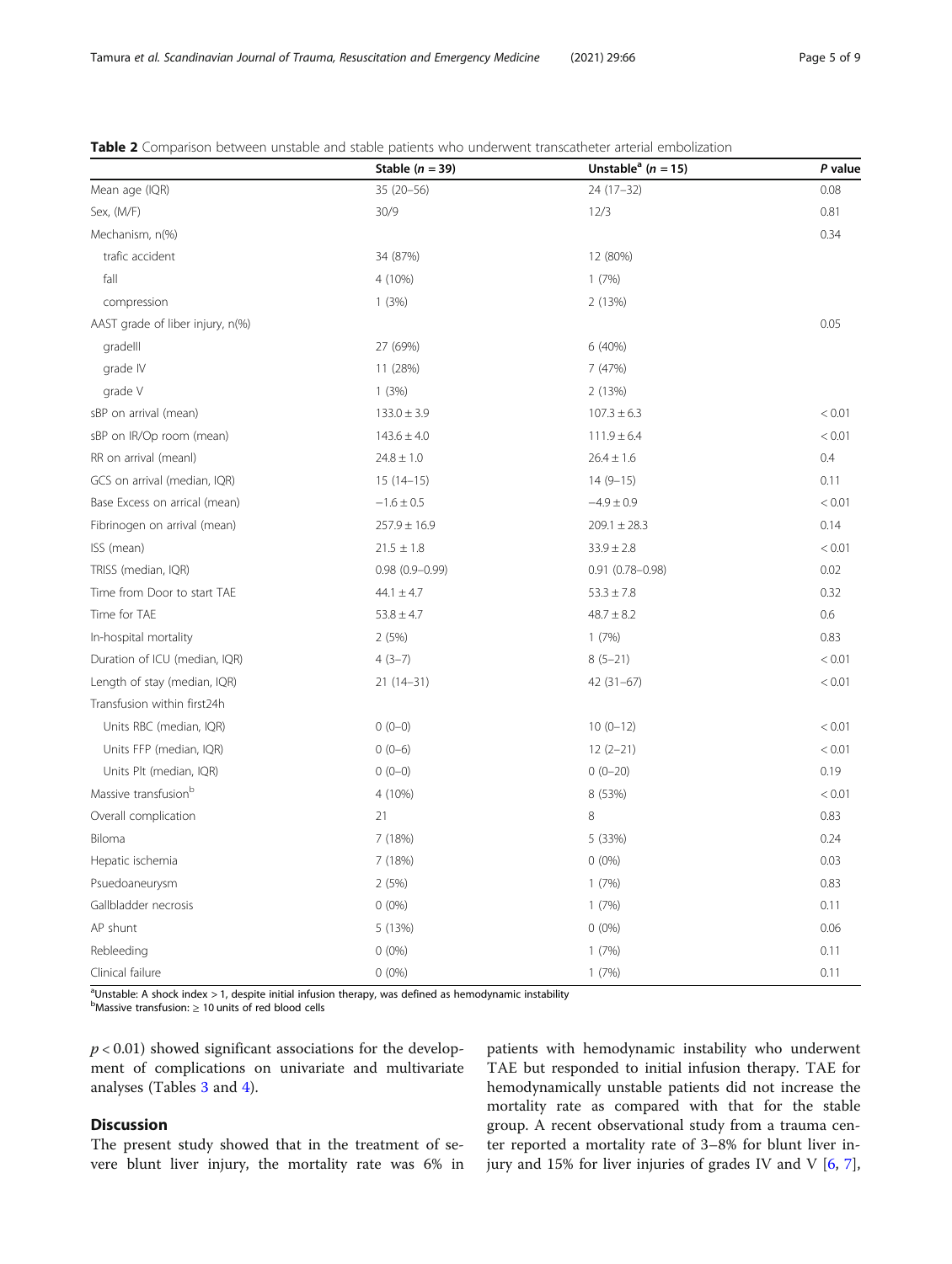|                                         | In-hospital mortality |                          | Duration of ICU≥7 days |                          | Massive transfusion <sup>b</sup> |                          | Complication         |                          |
|-----------------------------------------|-----------------------|--------------------------|------------------------|--------------------------|----------------------------------|--------------------------|----------------------|--------------------------|
|                                         | Odds<br>ratio(95%Cl)  | p univariate<br>analysis | Odds<br>ratio(95%Cl)   | p univariate<br>analysis | Odds<br>ratio(95%Cl)             | p univariate<br>analysis | Odds<br>ratio(95%Cl) | p univariate<br>analysis |
| Age                                     | $1.05(0.89 - 1.01)$   | 0.05                     | $1.00(0.79 - 1.02)$    | 0.83                     | $0.99(0.98 - 1.04)$              | 0.61                     | $0.99(0.98 - 1.04)$  | 0.33                     |
| Sex female                              | $1.28(0.12 - 13.41)$  | 0.84                     | 1.99 (0.54-7.37)       | 0.29                     | $0.90(0.24 - 3.41)$              | 0.88                     | $0.59(0.16 - 2.19)$  | 0.42                     |
| Severe liver injury<br>(gradelV,V)      | 1.42 (0.19-10.77)     | 0.74                     | $1.20(0.43 - 3.32)$    | 0.73                     | $1.19(0.39 - 3.66)$              | 0.76                     | $6.61(2.14 - 20.40)$ | < 0.01                   |
| sBP (arrival)                           | $1.04(0.92 - 1.01)$   | 0.09                     | $0.99(0.99 - 1.03)$    | 0.19                     | $0.97(1.01 - 1.06)$              | < 0.01                   | $0.99(00.99 - 1.03)$ | 0.22                     |
| RR (arrival)                            | $0.91(0.91 - 1.31)$   | 0.33                     | $1.06(0.86 - 1.03)$    | 0.16                     | $1.05(0.87 - 1.05)$              | 0.32                     | $1.00(0.92 - 1.09)$  | 0.98                     |
| GCS (arrival)                           | $0.65(1.13 - 2.09)$   | < 0.01                   | $0.83(0.99 - 1.47)$    | 0.04                     | $0.79(1.05 - 1.54)$              | 0.01                     | $0.99(0.85 - 1.20)$  | 0.90                     |
| Base Excess (arrival)                   | $0.97(0.78 - 1.37)$   | 0.81                     | $0.77(1.09 - 1.55)$    | < 0.01                   | $0.84(1.02 - 1.39)$              | 0.02                     | $1.00(0.87 - 1.14)$  | 0.99                     |
| Fibrinogen (arrival)                    | $1.00(0.99 - 1.01)$   | 0.86                     | 1.00 (0.998-1.01)      | 0.11                     | $0.99(1.00 - 1.02)$              | 0.01                     | $1.00(0.99 - 1.00)$  | 0.84                     |
| <b>ISS</b>                              | $1.05(0.90 - 1.02)$   | 0.19                     | $1.08(0.88 - 0.98)$    | < 0.01                   | $1.18(0.77 - 0.93)$              | < 0.01                   | $0.99(0.97 - 1.05)$  | 0.57                     |
| Time from Door to<br>start OM/TAE       | $0.98(0.98 - 1.07)$   | 0.19                     | $1.01(0.98 - 1.00)$    | 0.09                     | $1.01(0.98 - 1.00)$              | 0.28                     | $1.00(0.99 - 1.01)$  | 0.84                     |
| Time for OM/TAE                         | $0.97(0.97 - 1.10)$   | 0.13                     | $1.01(0.98 - 1.00)$    | 0.06                     | $1.00(0.98 - 1.01)$              | 0.44                     | $0.99(0.99 - 1.02)$  | 0.24                     |
| Hemodynamicaly<br>unstable <sup>a</sup> | $1.90(0.25 - 14.52)$  | 0.54                     | 7.03 (2.19-22.59)      | < 0.01                   | 15.8 (4.08-60.74)                | < 0.01                   | $0.96(0.33 - 2.78)$  | 0.94                     |
| TAE                                     | $0.41(0.04 - 4.53)$   | 0.50                     | $0.08(0.00 - 0.73)$    | < 0.01                   | $0.10(0.02 - 0.53)$              | < 0.01                   | $2.23(0.41 - 12.05)$ | 0.33                     |

<span id="page-5-0"></span>Table 3 univariate analyses of outcomes for intergroup comparison

<sup>a</sup> Hemodynamically unstable: A shock index > 1, despite initial infusion therapy, was defined as hemodynamic instability

b Massive transfusion: ≥ 10 units of red blood cells

with comparable results. The choice of treatment was not a predictor of outcome; the GCS score on arrival was a predictor of in-hospital mortality, and hemodynamic instability was an independent predictor of length of ICU stay ≥7 days and massive blood transfusion. AAST grades IV and V were predictors of complications.

It has been reported that under certain conditions, TAE for hemodynamically unstable patients with liver injury does not increase the mortality rates. Previous studies have shown that factors contributing to failed NOM include high ISS, need for massive transfusion, hypotension on hospital arrival, high AAST, and intraperitoneal contrast extravasation  $[8-10]$  $[8-10]$  $[8-10]$ ; however, some controversy prevails because AAST has been reported to be unrelated to the NOM failure rate  $[11–13]$  $[11–13]$  $[11–13]$ .

A cohort study of 3627 patients with severe blunt liver injury of AAST Grade IV or higher reported that SBP < 90 mmHg was more likely to result in failed NOM (OR, 2.07) and that higher rates of NOM failure and mortality in hypotensive patients were associated with higher rates of NOM [[13\]](#page-8-0).

There are a few case reports of successful NOM with TAE for hemodynamically unstable patients [[14](#page-8-0)–[16](#page-8-0)]; however, a recent observational study reported that failure and mortality from NOM with TAE were independent of the hemodynamic status, with hemodynamic instability being defined as a case where the patient required rapid infusion or transfusion to maintain a  $SBP > 90$  mmHg  $[4]$  $[4]$ .

The success rate of TAE in patients with cardiovascular instability may depend on how quickly the procedure is initiated and completed. A historical cohort study [[17](#page-8-0)] at the same institution reported that the introduction of a protocol wherein CT and TAE were performed within 30 min in cases of a response to the initial infusion therapy, even in cases where the patient was in shock at the time of admission, resulted in a decreased rate of OM without alterations in the failure or mortality rate. However, it was reported that only 6% of the NOM patients underwent TAE in facilities with IRs situated far from the trauma unit  $[18]$  $[18]$ . In this study, good access to IR and shortening of the duration from ER visit to TAE could have contributed to the results.

Patients who received TAE had fewer massive transfusions and shorter ICU stays than those who received OM. These results are consistent with those from previous reports [\[6,](#page-7-0) [7](#page-8-0)] and suggested that TAE is less invasive than OM and thus, results in fewer transfusions and a faster recovery. However, in multivariate analysis, the hemodynamic status was the only predictor of ICU stay and massive transfusion, and may not depend on treatment. Regarding the complications, only AAST showed a correlation. This finding was consistent with reports, in which major complications after NOM occurred only in patients with AAST grade III or higher injuries [\[12](#page-8-0)]. Moreover, our findings showed that risk factors for complications in 453 NOM cases were AAST grade IV (OR, 4.4) and V (OR, 12) injuries, independent of other factors [\[19](#page-8-0)]. The most common complications after TAE are hepatic necrosis, abscess, and biloma, according to a systematic review  $[20]$  $[20]$ . Complications are reported to occur in 70% of cases [[21\]](#page-8-0), suggesting that TAE may increase the complication rate [\[22\]](#page-8-0). There are reports that embolization should be undertaken more selectively than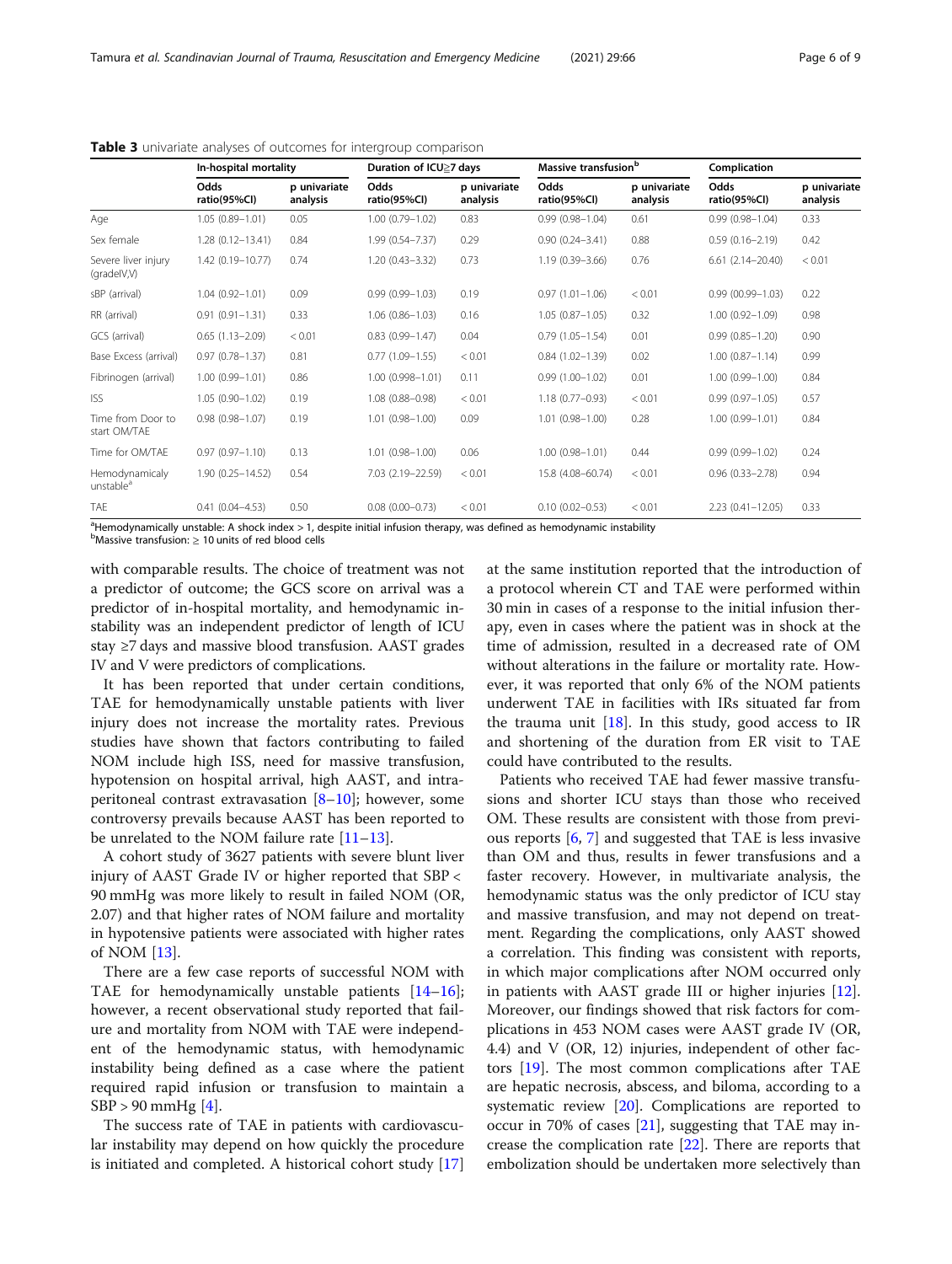|                                                                                                                                                                             | In-hospital mortality |                          | Duration of ICU≧7 days |                            | Massive transfusion <sup>b</sup> |                            | Complication                             |                            |
|-----------------------------------------------------------------------------------------------------------------------------------------------------------------------------|-----------------------|--------------------------|------------------------|----------------------------|----------------------------------|----------------------------|------------------------------------------|----------------------------|
|                                                                                                                                                                             | ratio(95%Cl)<br>ods   | multivariate<br>analysis | ratio(95%Cl)<br>Odds   | p multivariate<br>analysis | ratio(95%Cl)<br>Odds             | p multivariate<br>analysis | ratio(95% <sub>CI</sub> )<br><b>Odds</b> | p multivariate<br>analysis |
|                                                                                                                                                                             | $(61.1 - 86(0.38)$    | 0.04                     |                        |                            |                                  |                            |                                          |                            |
| Severe liver injury (gradelV,V)                                                                                                                                             |                       |                          |                        |                            |                                  |                            | 8.43 (2.51 - 28.30)                      | < 0.01                     |
| GCS (arrival)                                                                                                                                                               | $0.48(0.25 - 0.93)$   | < 0.01                   | $0.94(0.72 - 1.21)$    | 0.62                       | $0.95(0.73 - 1.22)$              | 0.67                       |                                          |                            |
| ibrinogen (arrival)                                                                                                                                                         |                       |                          |                        |                            | $0.99(1.00 - 1.02)$              | 0.13                       |                                          |                            |
| Time from Door to start OM/TAE                                                                                                                                              |                       |                          | 1.00 (0.99-1.02)       | 0.32                       |                                  |                            |                                          |                            |
| Hemodynamicaly unstable <sup>a</sup>                                                                                                                                        |                       |                          | 3.80 (0.99-14.58)      | 0.05                       | 7.25 (1.58-33.39)                | 0.01                       |                                          |                            |
|                                                                                                                                                                             | $0.11(0.00 - 10.70)$  | $\overline{0}$           | $0.25(0.02 - 2.91)$    | 0.23                       | $0.23(0.03 - 2.11)$              | 0.2                        | 4.60 (0.70-30.40)                        | 0.09                       |
| Hemodynamically unstable: A shock index > 1, despite initial infusion therapy, was defined as hemodynamic instability<br>Massive transfusion: > 10 units of red blood cells |                       |                          |                        |                            |                                  |                            |                                          |                            |

Table 4 multivariate analyses of outcomes for intergroup comparison Table 4 multivariate analyses of outcomes for intergroup comparison

<span id="page-6-0"></span>Tamura et al. Scandinavian Journal of Trauma, Resuscitation and Emergency Medicine (2021) 29:66 Page 7 of 9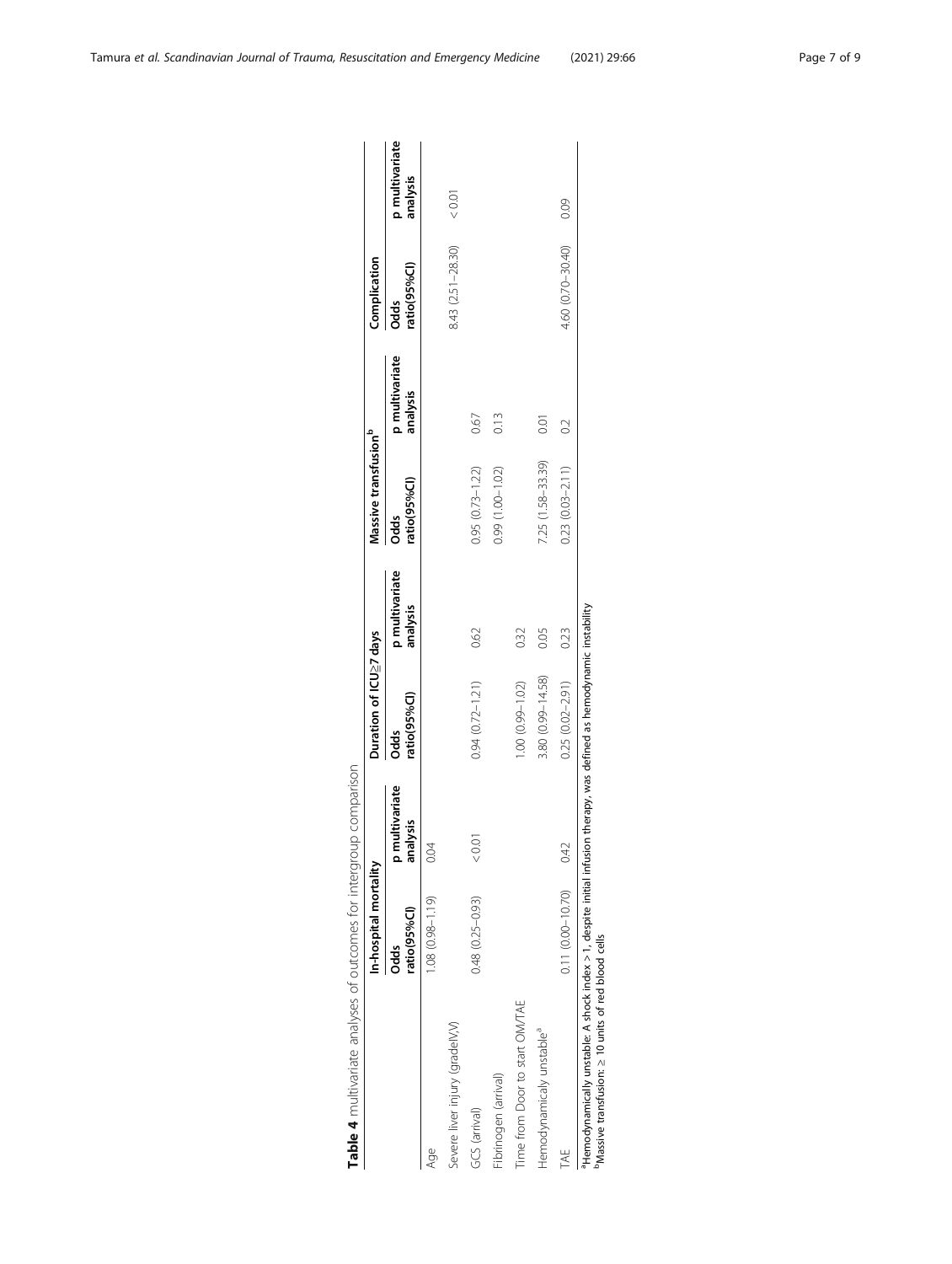<span id="page-7-0"></span>at the level of the proper hepatic artery to reduce complications [\[23,](#page-8-0) [24\]](#page-8-0). In the present study, we attempted to use selective embolization when the circulation dynamics permitted it.

There were more severe cases in the OM than in the TAE group because of the inability to perform CT when the patient was hemodynamically unstable and did not respond to initial infusion therapy. The mortality rate in severe blunt liver injury requiring OM is  $>$  50% [\[25](#page-8-0)], and there are two ways to effectively utilize TAE in such cases. The first option is through resuscitative endovascular balloon occlusion of the aorta (REBOA), which has been reported to improve prognosis in severe trauma refractory to initial infusion therapy [[26\]](#page-8-0). Thus, the inclusion of REBOA in our strategy may have further improved the prognosis in the TAE group. The other option is to effectively utilize TAE in a hybrid ER, where all examinations and treatments for trauma have been performed in a single station composed of a carbon-fiber fluoroscopic table with a self-propelled C-arm combined with a sliding gantry CT scanner. The hybrid ER has been reported to increase the rate of IVR, shorten the time to treatment initiation, and improve the prognosis following the treatment for severe trauma [[27\]](#page-8-0), and it is also effective in shortening the time to treatment because TAE can be conducted when CT is completed.

The limitations of this study include its single-center, retrospective design. Moreover, the findings of this study may not be easily generalizable as the study center was a facility, which has immediate access to TAE. This study included a wide range of unstable patients, and those with severe hemodynamic instability that was nonresponsive to initial infusion therapy underwent surgery. Therefore, the number of patients with OM was small and could not be simply compared to that of patients with TAE, which vary greatly in severity. Future prospective studies are needed to specifically control the institutional and patient enrollment criteria for the validation of the preliminary findings from this research. In addition, the long-term prognosis was not considered in this study.

# Conclusion

In centers with good access to TAE facilities, TAE could be an effective NOM option for hemodynamically unstable patients with severe blunt liver injury. Prospective and large-scale studies are needed to verify the specific criteria for treatment selection and for the application of these research findings in the clinical setting.

#### Abbreviations

AAST: American Association for the Surgery of Trauma; CT: Computed tomography; GCS: Glasgow Coma Scale; ICU: Intensive care unit; IQR: Interquartile range; IR: Interventional radiology; ISS: Injury Severity Score; NOM: Nonoperative management; OM: Operative management; Op

room: Operating room; OR: Odds ratio; REBOA: Resuscitative endovascular balloon occlusion of the aorta; SBP: Systolic blood pressure; TAE: Transcatheter arterial embolization; TRISS: Trauma and Injury Severity Score

#### Acknowledgements

This paper was edited by Editage (<https://www.editage.jp>). Statistical analysis was assisted by Satoko Tamura.

#### Code availability

Not applicable.

#### Authors' contributions

Study design, data acquisition, data analysis and interpretation, manuscript writing, manuscript review/critical revision. S.T., M.T., K.Y., and K.F. conducted study procedures (interventional) and Y.K., T.M., and T.H. undertook study procedures (surgical management). All authors have read and approved the final manuscript.

#### Funding

None.

#### Availability of data and materials

The datasets generated and analyzed during the current study are not publicly available because of protection of personal information but are available from the corresponding author on reasonable request.

#### Declarations

#### Ethics approval and consent to participate

This retrospective observational study involved human participants and was conducted in conformance with the principles of the Declaration of Helsinki and its amendments. The study protocol was approved by the Kitasato University Hospital Ethics Committee (approval no. B20–034), and the approving authority waived the need for informed consent for study participation because of the retrospective design of the study.

#### Consent for publication

Not applicable.

#### Competing interests

None declared.

#### Received: 15 December 2020 Accepted: 21 April 2021 Published online: 14 July 2021

#### References

- 1. Virdisa F, Recciab I, Di Saverioc S, Tugnolid G, Kwane SH, Kumarf J, et al. Clinical outcomes of primary arterial embolization in severe hepatic trauma: a systematic review. Diagn Interv Imaging. 2019;100(2):65–75. [https://doi.](https://doi.org/10.1016/j.diii.2018.10.004) [org/10.1016/j.diii.2018.10.004](https://doi.org/10.1016/j.diii.2018.10.004).
- 2. Stassen NA, Bhullar I, Cheng JD, Crandall M, Friese R, Guillamondegui O, et al. Eastern Association for the Surgery of trauma. Nonoperative management of blunt hepatic injury: an eastern Association for the Surgery of trauma practice management guideline. J Trauma Acute Care Surg. 2012; 73(5 Suppl 4):S288–93. <https://doi.org/10.1097/TA.0b013e318270160d>.
- 3. Coccolini F, Montori G, Catena F, Di Saverio S, Biffl W, Moore EE, et al. Liver trauma: WSES position paper. World J Emerg Surg. 2015;10:39.
- 4. Koichi I, Shuhei U, Yoshiteru F, Masanao M. Nonoperative management of blunt liver injury in hemodynamically stable versus unstable patients: a retrospective study. Emerg Radiol. 2018;25(6):647–52.
- 5. Kozar RA, Crandall M, Shanmuganathan K, Zarzaur BL, Coburn M, Cribari C, et al. AAST patient assessment committee. Organ injury scaling 2018 update: spleen, liver, and kidney. J Trauma Acute Care Surg. 2018;85(6): 1119–22. [https://doi.org/10.1097/TA.0000000000002058.](https://doi.org/10.1097/TA.0000000000002058)
- 6. Gaski IA, Skattum J, Brooks A, Koyama T, Eken T, Naess PA, et al. Decreased mortality, laparotomy, and embolization rates for liver injuries during a 13 year period in a major Scandinavian trauma center. Trauma Surgery & Acute Care Open. 2018;3(1):1–6.